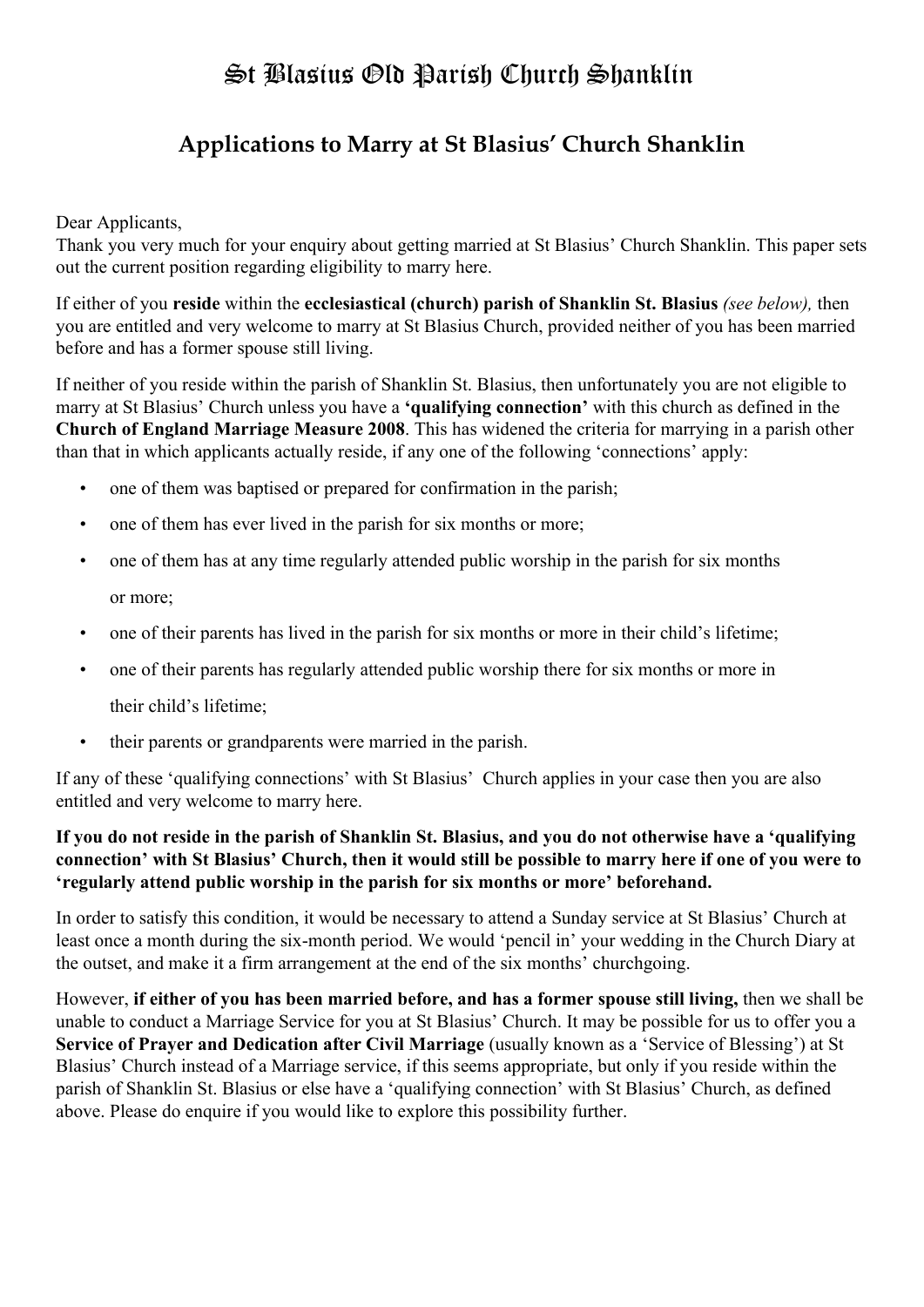## **Applications to Marry at St Blasius' Church Shanklin**

### **THE PARISH OF SHANKLIN St BLASIUS**

The parish is fairly small and covers part of Shanklin. It is contained within these boundaries:

| (West)  | Hungerberry Close and part of Windsor Drive and Victoria Avenue east of East Mead |
|---------|-----------------------------------------------------------------------------------|
| (South) | Part of Cowleaze Hill and part of Lucombe Road                                    |
| (East)  | Chine Avenue (southern side) and Everton Lane (southern side)                     |
| (North) | Garfield Road and part of Brook Road                                              |

- To identify whether you live in the parish of Shanklin St. Blasius please see the official parish boundary map which can be found [here.](https://www.achurchnearyou.com/search/?lat=50.6210543&lon=-1.1831816999999774&place=ChIJN2TrRsWLdEgRbVPBptv22So&text=)
- Zoom into this map  $(4)$  sign) to view the street name where you live if it is within the red shaded area, then you are in the the parish of Shanklin St. Blasius.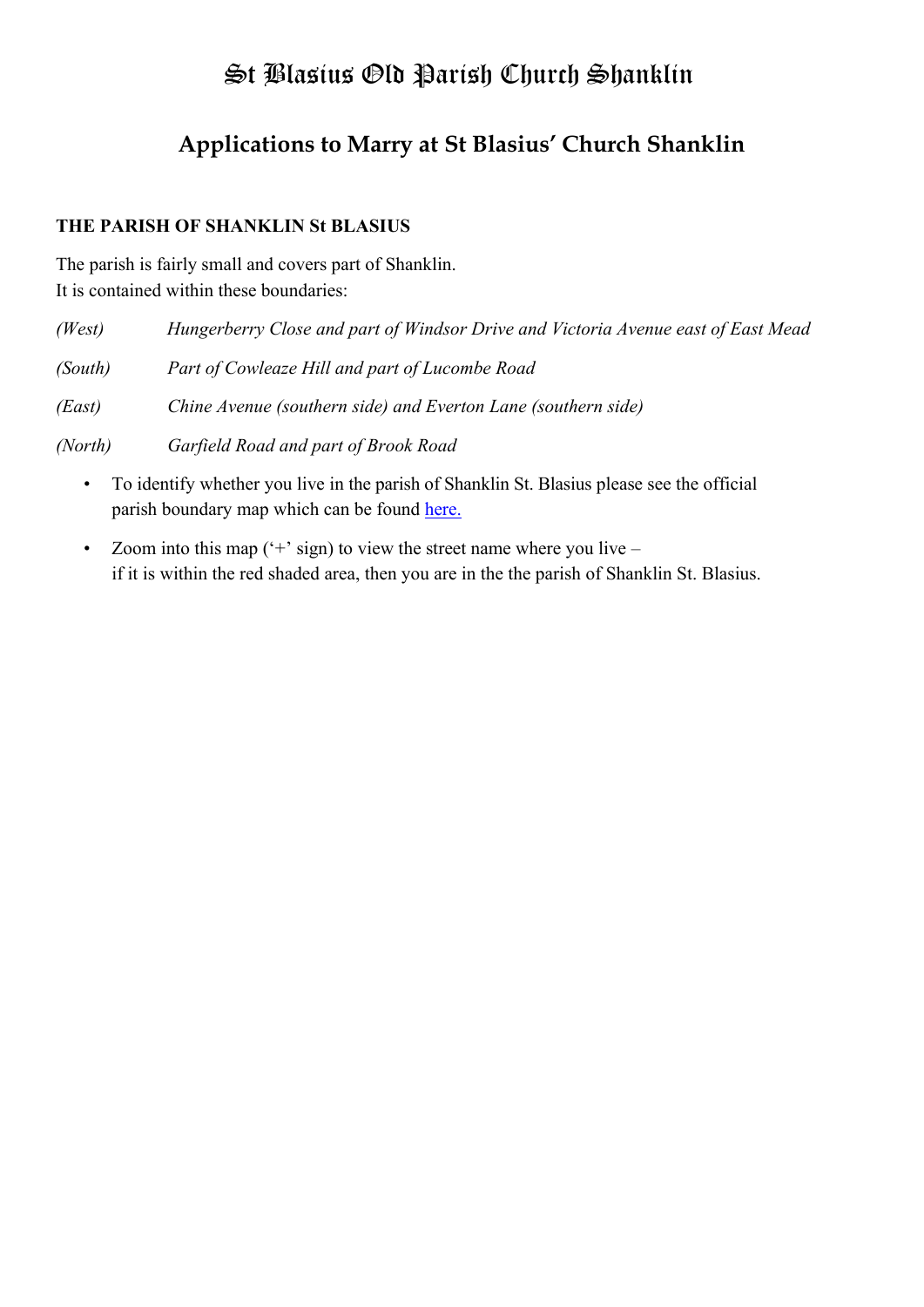### **Applications to Marry at St Blasius' Church Shanklin**

### **CHARGES**

Charges are made up of the 'statutory' national Church of England fees together with certain 'local' fees for optional 'extras'

The following are the national Church of England fees:

#### **OTHER CHARGES**

'Local' fees for 'extras' *(where required)* include:

The above charges are subject to change.

Fees will be collected by the Priest conducting the Service at the Wedding Rehearsal. Payment for all Statutory Fees should be made by way of a cheque payable to "St. Blasius Church PCC". This cheque should also include the costs for heating the church if so requested. Payment for any other services (such as the organist) should also be made to the Priest at the wedding rehearsal in cash so that it can be passed on directly to those providing the services.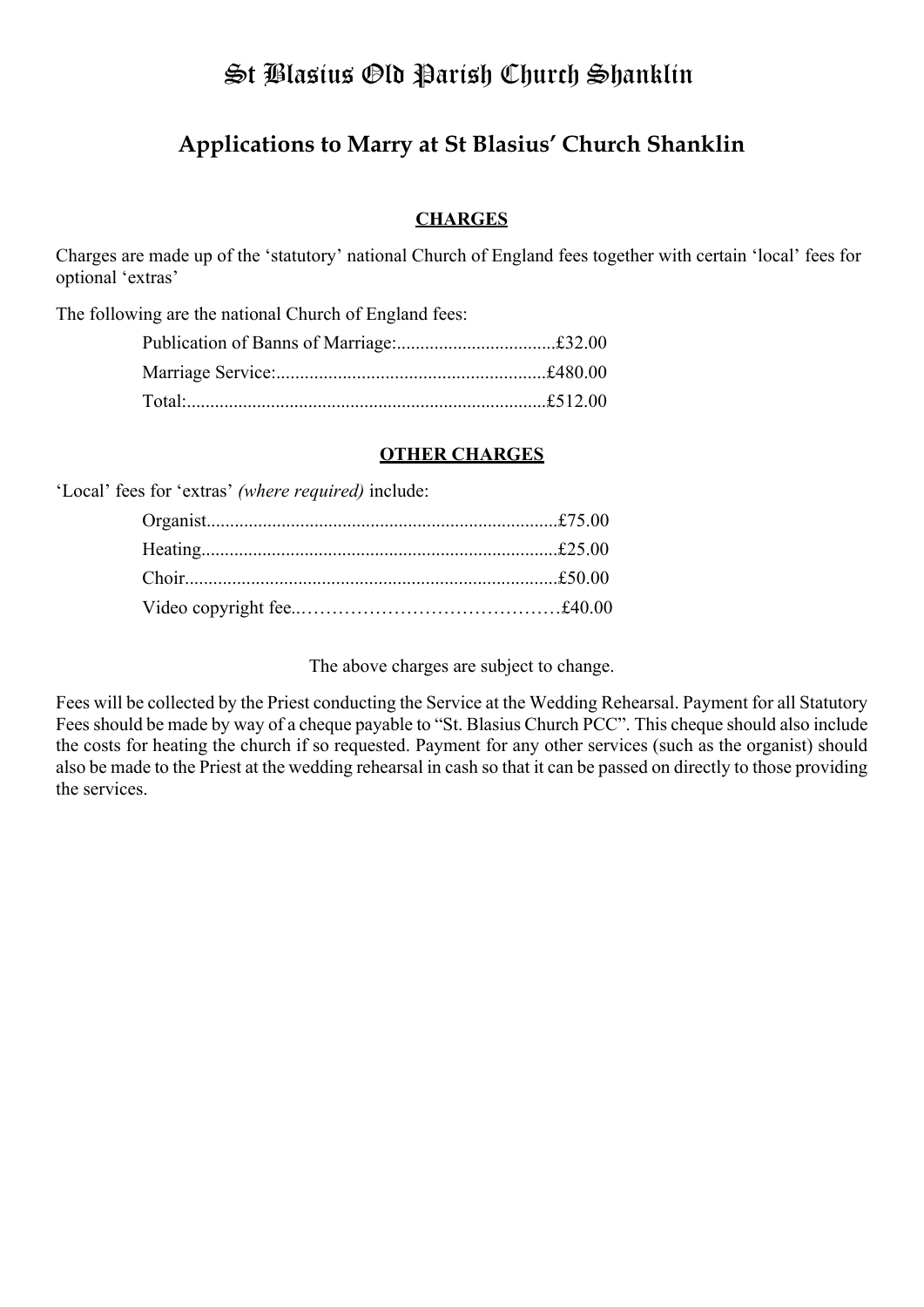## **Applications to Marry at St Blasius' Church Shanklin**

### **WEDDING FLOWERS**

There are several options for you to consider:

- 1. Throughout the year, except in Lent, there are always floral displays on the altar, side-table and near to the pulpit. These are arranged by volunteers and, without exception, look lovely. You are welcome to use these flowers as decoration for your wedding service but you would not, however, have a choice in either the colour or type of flower used. Should you choose this option, we would welcome any donation to the church you feel is appropriate.
- 2. You could employ your own florist.
- 3. We could buy and arrange your flowers. There would be a minimum charge of £75 and the final total would depend on the type of flowers chosen and the number needed. The form and timing of the payment for any flowers we buy and arrange for you should be co-ordinated with the flower-arranging volunteer.
- 4. You and your family may wish to arrange the flowers yourselves. In all cases, the flowers on the altar, side-table and by the pulpit must remain for the Sunday services and cannot be taken away.

When you have decided on your option, please contact:

Jenny Wright on (01983) 863455 to finalise the arrangements.

### **CONTACTS**

Queries relating to: Banns and Marriage services. Should be addressed to: Revd. Jonathan Hall, Priest in Charge Tel: 01983 402480 email: [rev.jonathanhall@btinternet.com](mailto:rev.jonathanhall@btinternet.com)

**Churchwarden:** Mr Robert Crawley 01983 868436